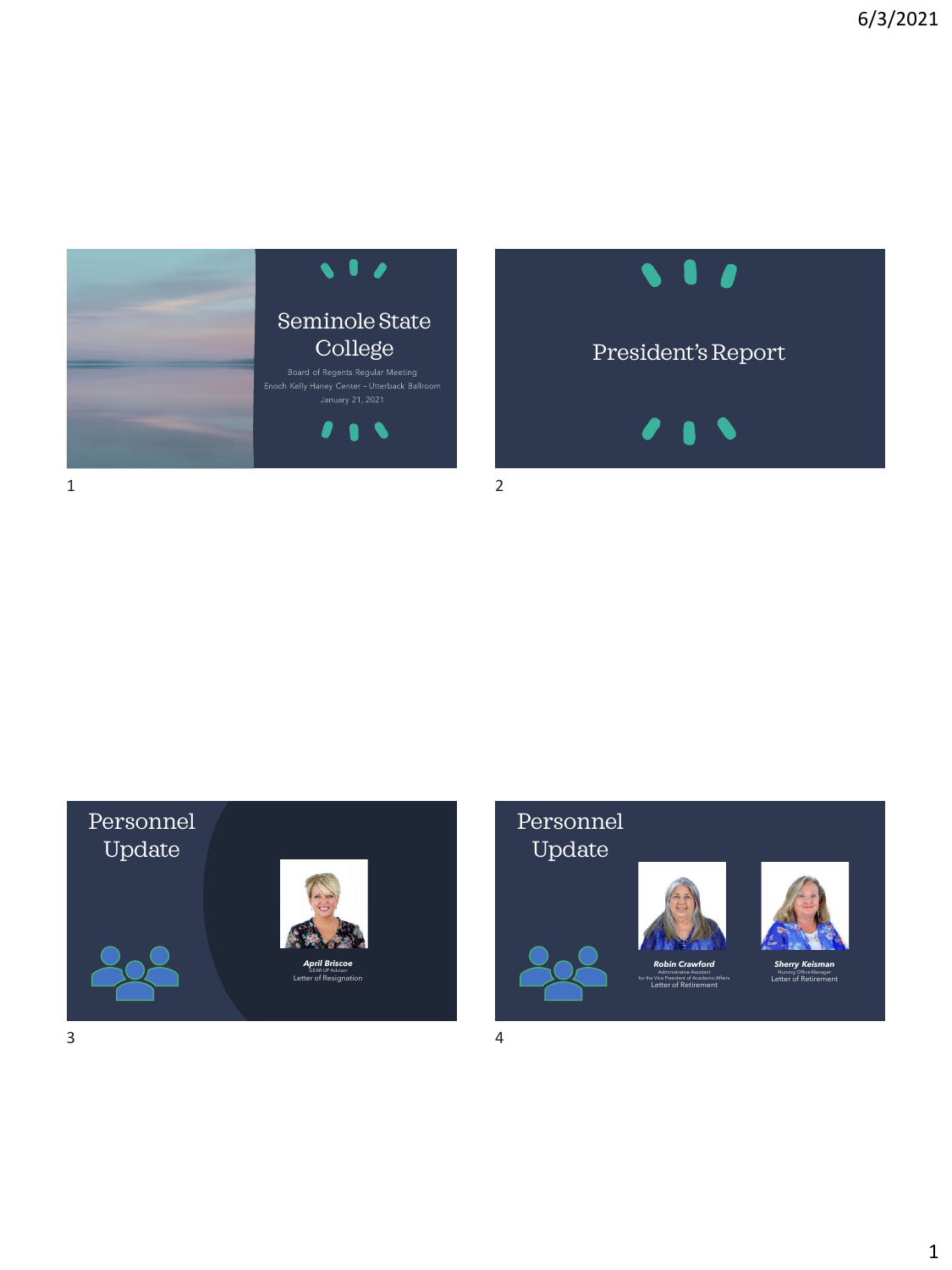#### **Enrollment Update**

*Finished Fall, 2020 Headcount – Down 4% / Credit Hours – Down 2 ½ %*

**Spring, 2021** Headcount – 1,210 – Down 12% Credit Hours – 13,122 – Down 10%

*Enrollment in Second 8-Week Offerings*

 $5$  6





N95 Masks for Seminole State College Employees

Campus **Activities**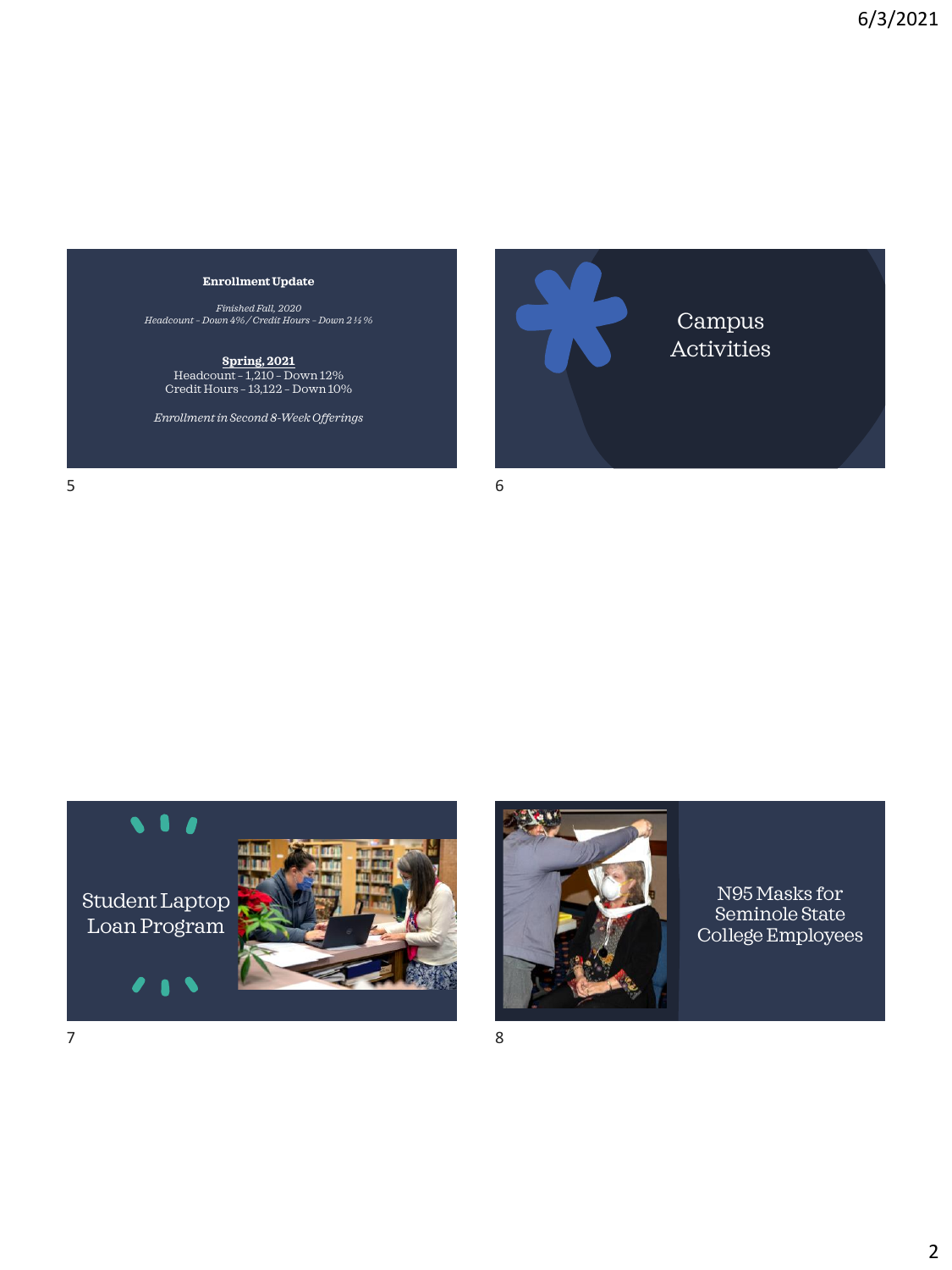

# Food Pantry Update



### *2020 Report*

228 Households Served

516 Individuals Served

 $9 \hspace{2.5cm} 10$ 



Oklahoma State Regents' Virtual Legislative Forum Rescheduled for

Wednesday, January 27 1:00 p.m. to 3:30 p.m.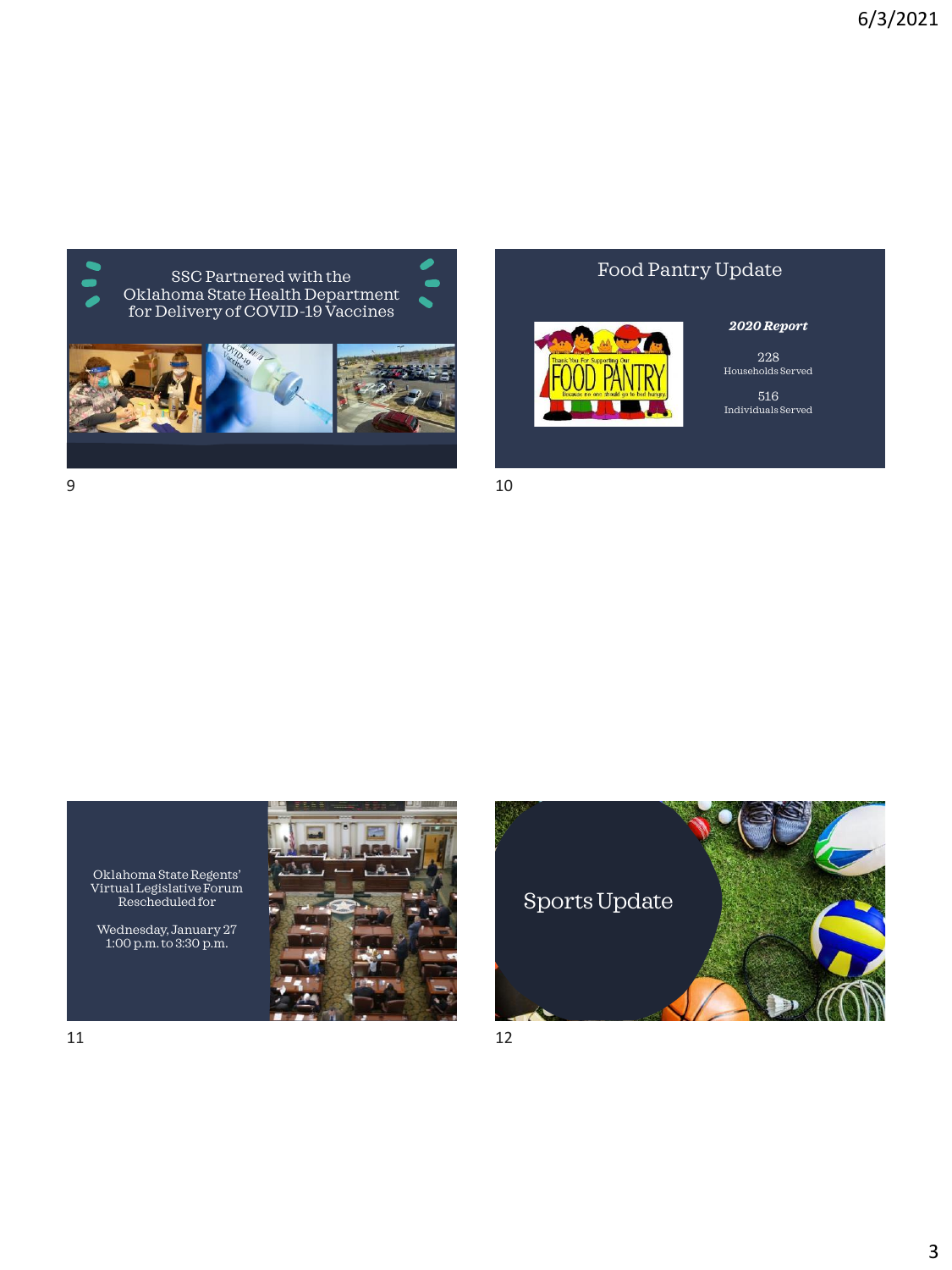#### Virtual Southeast Oklahoma Legislative Tour January 20, 2021

*SSC Community Participants*

Kim Hyde Foundation Trustee Andy Tucker Foundation Trustee Mark Schell Foundation Trustee John Hargrave SSC Rural Business & Resources Center Director Larry Smith Karel Brewster with Brewster & Associates February 16, 2021

Virtual Higher Education Day at the Capitol







13 14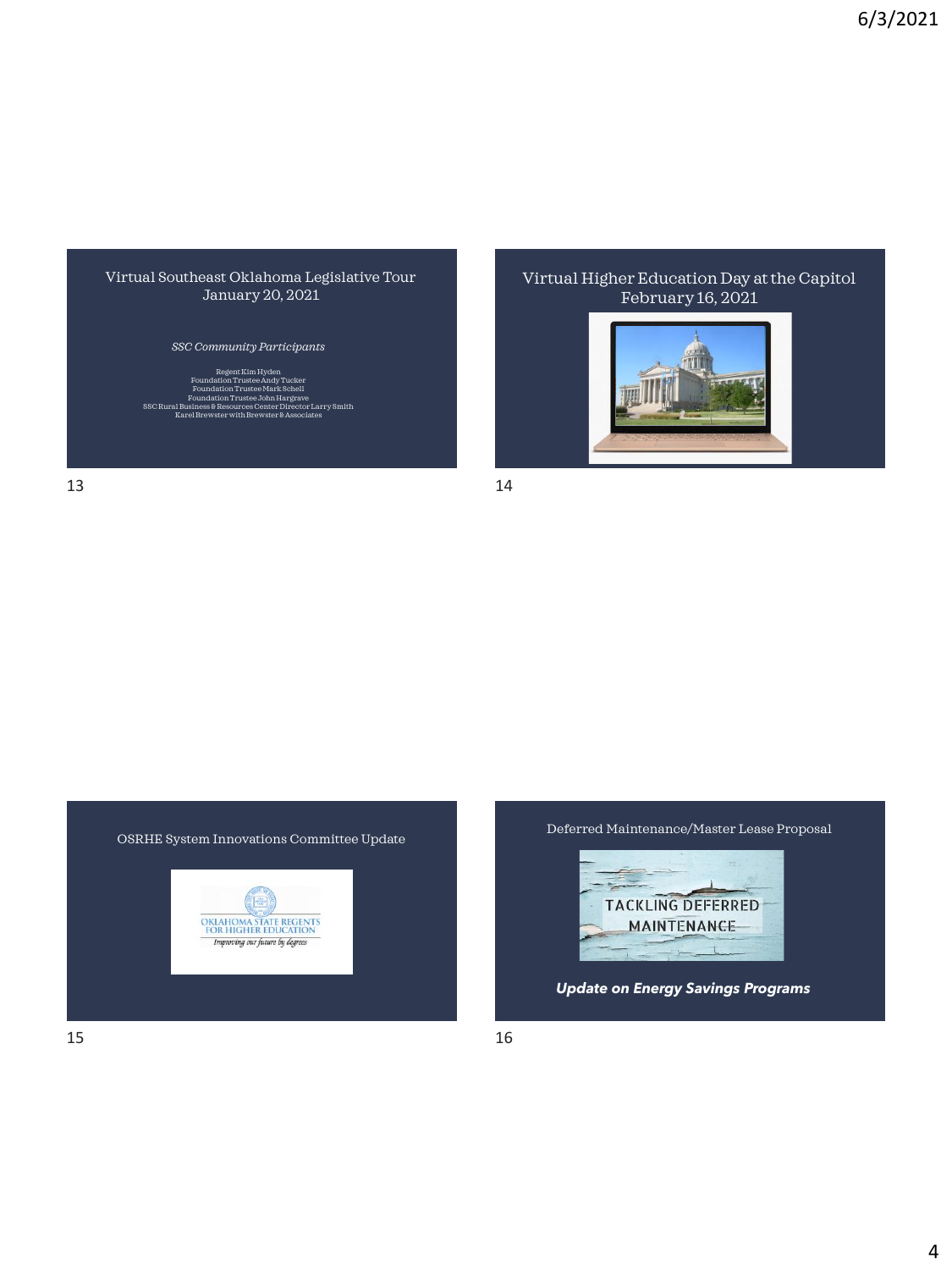## **Oklahoma State Master Lease Program**

Potential Projects \* Funding Request \* Funding Source







 $17$  and  $18$